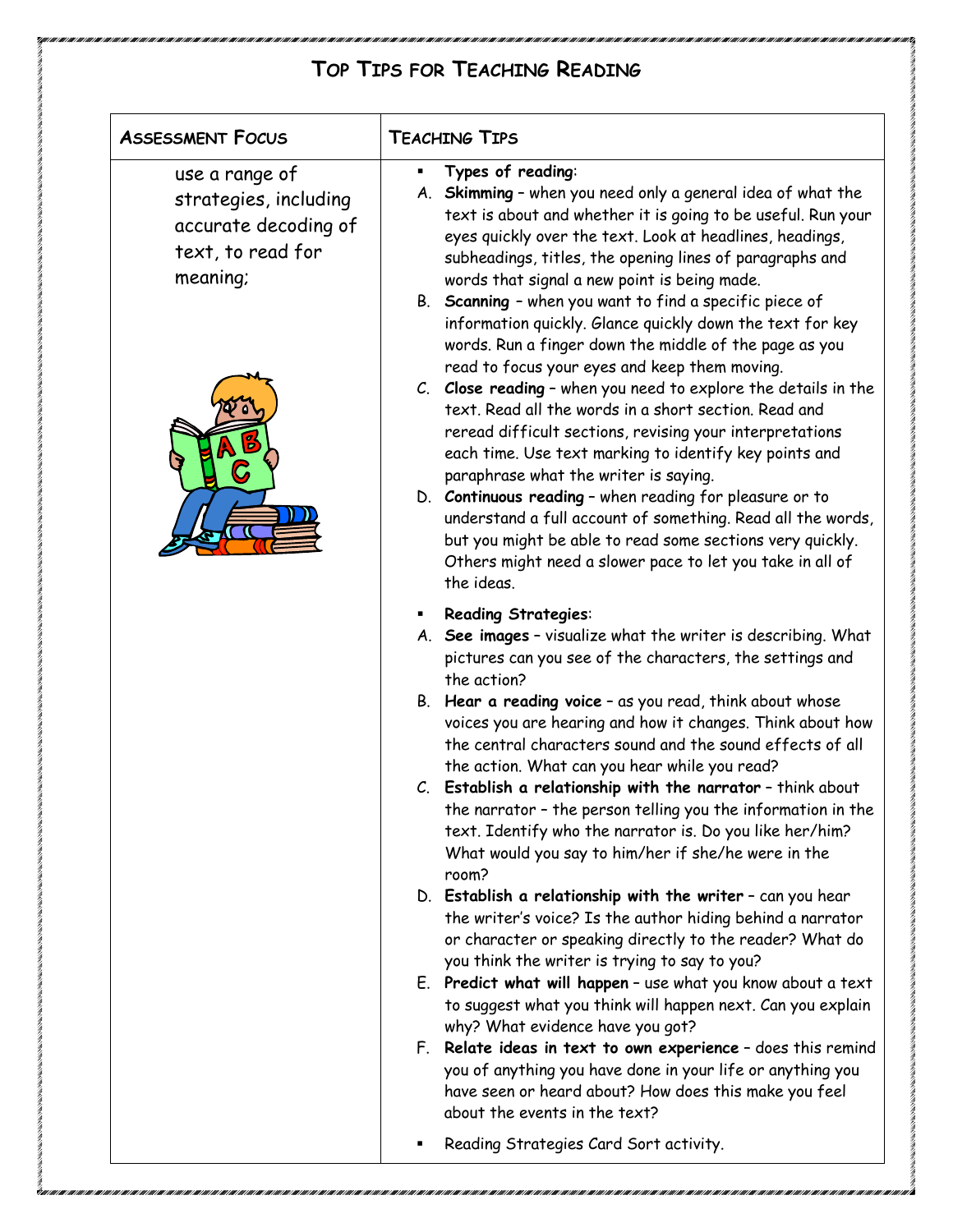| <b>ASSESSMENT FOCUS</b>                                                                                                                   | <b>TEACHING TIPS</b>                                                                                                                                                                                                                      |
|-------------------------------------------------------------------------------------------------------------------------------------------|-------------------------------------------------------------------------------------------------------------------------------------------------------------------------------------------------------------------------------------------|
| understand, describe,<br>select and retrieve<br>information, events or<br>ideas from texts and<br>use quotation and<br>reference to text; | Quotation quests - find quotations to support a view,<br>opinion, statement.                                                                                                                                                              |
|                                                                                                                                           | Comprehension questions.                                                                                                                                                                                                                  |
|                                                                                                                                           | Scan the text for the correct information. Present<br>these as a series of bullet points using your own<br>words.                                                                                                                         |
|                                                                                                                                           | Close read the text for specific answers.<br>п                                                                                                                                                                                            |
|                                                                                                                                           | Write down 3 bullet points that summarise what the<br>٠<br>text is about.                                                                                                                                                                 |
|                                                                                                                                           | Skim a text for no more than 20 seconds. Which bits<br>of the text caught your attention? Make a list. Now<br>close read. A and B activity                                                                                                |
|                                                                                                                                           | In pairs, close read a text. From each<br>٠<br>paragraph/section, identify one sentence that makes<br>the main point.                                                                                                                     |
|                                                                                                                                           | Skim read the text. Why do you think the writer uses<br>this title?                                                                                                                                                                       |
|                                                                                                                                           | Highlight the facts and opinions in a text in different<br>$\blacksquare$<br>colours. What does this tell you about the text?                                                                                                             |
|                                                                                                                                           | Reduce the text to five sentences, then five words<br>and then one word.                                                                                                                                                                  |
|                                                                                                                                           | Sequence a list of points from the most important to<br>the least.                                                                                                                                                                        |
|                                                                                                                                           | Restructure key information into a different format<br>e.g. spider diagram, bullet points, time line, flow<br>diagram.                                                                                                                    |
|                                                                                                                                           | Reread the 2/3 texts. Make a list if the similarities<br>and differences between the texts.                                                                                                                                               |
|                                                                                                                                           | Close read the extract. Ask yourself which you think<br>are the most important pieces of advice and record<br>these in a table.                                                                                                           |
|                                                                                                                                           | Read a description of a place. Visualise the<br>information by drawing a rough map of the place,<br>annotating it with the details given. Read backwards<br>and forwards in the text to check you are linking up<br>the places correctly. |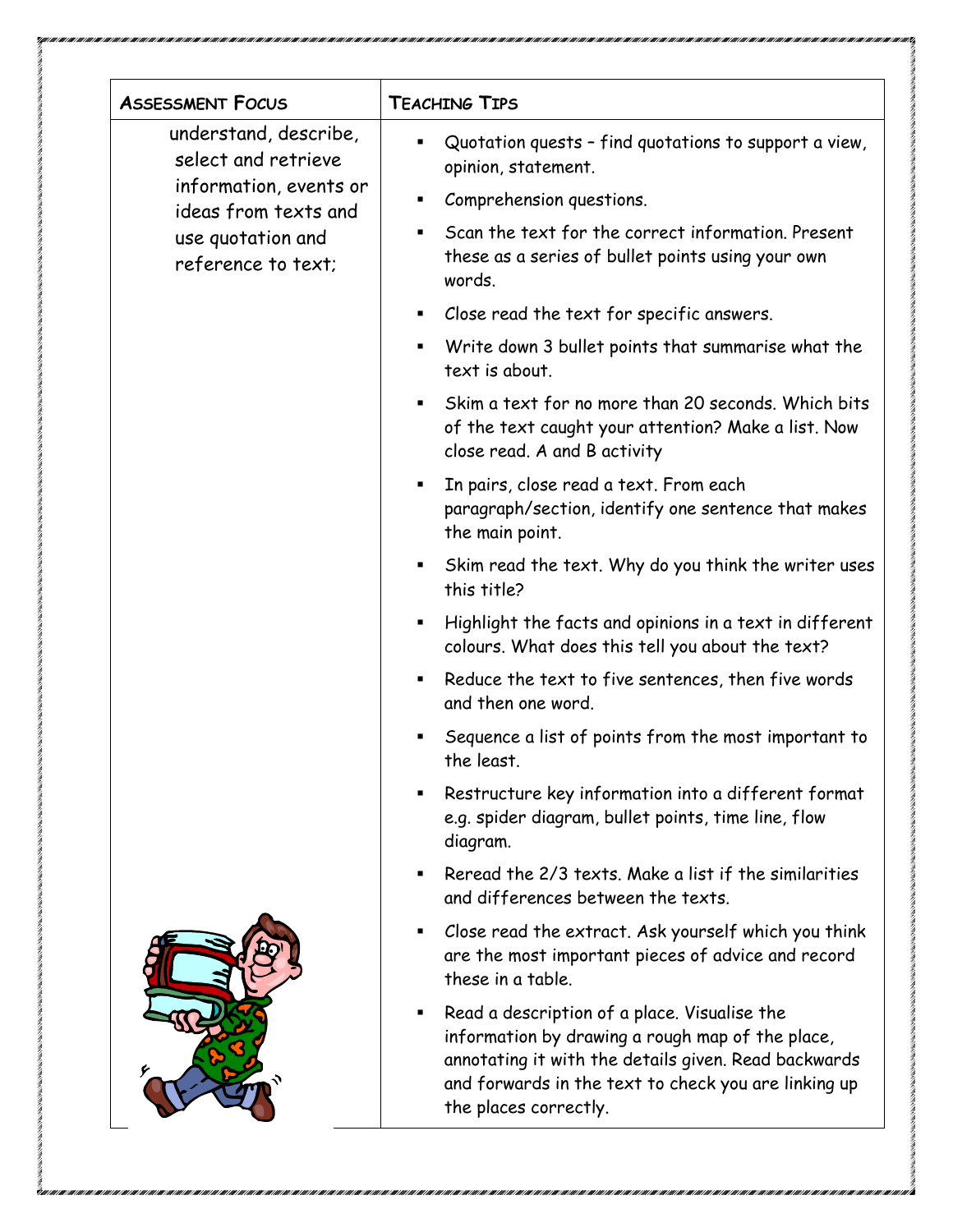| <b>ASSESSMENT FOCUS</b>                                                      | <b>TEACHING TIPS</b>                                                                                                                                                                                                                                              |
|------------------------------------------------------------------------------|-------------------------------------------------------------------------------------------------------------------------------------------------------------------------------------------------------------------------------------------------------------------|
| deduce, infer or<br>interpret information,<br>events or ideas from<br>texts; | Infer - look for what is implied (suggested) rather<br>than what is explicit (stated/obvious). Read between<br>the lines to find the meaning. Look at the words and<br>how they are organised in order to see the writers'<br>different meanings.                 |
|                                                                              | Deduce - be a detective. Use evidence in the text to<br>work out what is meant. You might have to fill in gaps<br>and make links between ideas.                                                                                                                   |
|                                                                              | Give students statements related to a text. They<br>٠<br>must infer to decide if they are:                                                                                                                                                                        |
|                                                                              | a) literally true (the writer actually states them)<br>b) inferentially true (the writer doesn't state<br>them but the reader can work out from the<br>text that they are true)<br>c) incorrect (there is no evidence to back up the<br>statements from the text) |
|                                                                              | Create a table; in one column include Information<br>from the text and the other What it tells us about<br>the writer.                                                                                                                                            |
|                                                                              | Close read a text and try and empathise with a<br>٠<br>central character. (Empathy - imagine you are in the<br>same situation as the characters or people. What<br>would you do? How would you feel?                                                              |
|                                                                              | What impression do you get of the writer from the<br>text? Support your answers with close reference to<br>the text.                                                                                                                                              |
|                                                                              | Close read the text. Who does the writer sympathise<br>with? How do we know this? Read the text forwards<br>and backwards finding examples from the text.<br>Remember you will need to infer.                                                                     |
|                                                                              | Skim read advertisement(s) to get a general idea of<br>what they are about. Speculate about:<br>the type of magazine/publication they come<br>$\circ$<br>from                                                                                                     |
|                                                                              | who would read this magazine/publication<br>$\circ$                                                                                                                                                                                                               |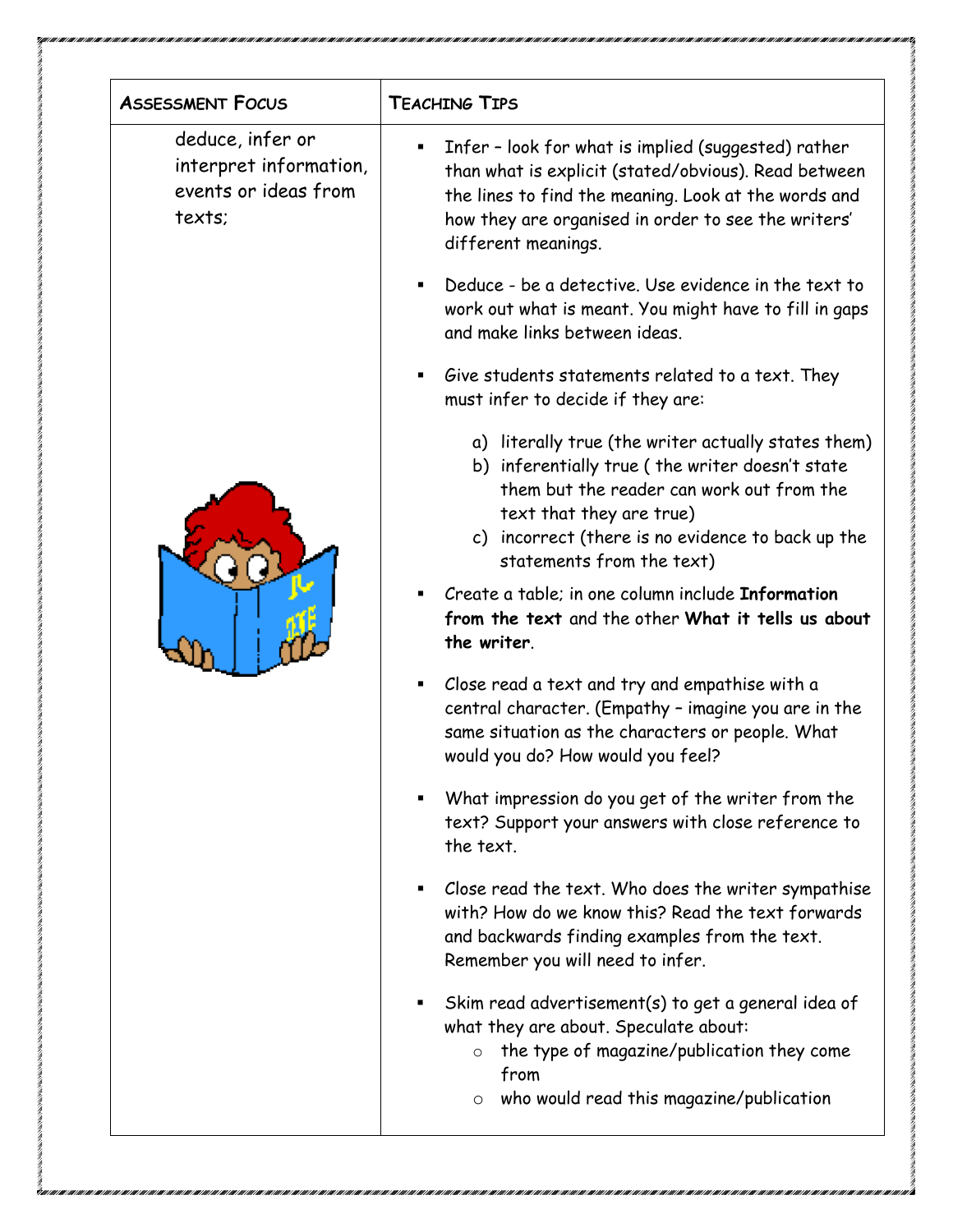| <b>ASSESSMENT FOCUS</b>                                                                                                                          | <b>TEACHING TIPS</b>                                                                                                                                                                                                                                                                  |
|--------------------------------------------------------------------------------------------------------------------------------------------------|---------------------------------------------------------------------------------------------------------------------------------------------------------------------------------------------------------------------------------------------------------------------------------------|
| identify and comment<br>on the structure and<br>organisation of texts,<br>including grammatical<br>and presentational<br>features at text level; | Read the text closely. Divide it into sections and give<br>each section/paragraph a subtitle or key word.                                                                                                                                                                             |
|                                                                                                                                                  | Scan the text and pick out 6 features that make it<br>٠<br>clear that it is a non-fiction text (layout, heading,<br>language, other features).                                                                                                                                        |
|                                                                                                                                                  | Skim the text and identify any features of the layout<br>which the writer uses to emphasise certain points<br>(e.g. bold type, bullet points, etc.)                                                                                                                                   |
|                                                                                                                                                  | Pick out imperative verbs in a text.                                                                                                                                                                                                                                                  |
|                                                                                                                                                  | How is the information organized in the text? Think<br>٠<br>about the writer's purpose and audience and in your<br>answer comment on the following:<br>layout and design<br>$\circ$<br>$\circ$ use of images<br>the different types of information presented<br>$\circ$               |
|                                                                                                                                                  | Scan the text and trace the moments of tension.<br>Draw an 'emotion' of 'tension' graph for the events of<br>the text. On the vertical axis add quotations that<br>show the events and on the horizontal axis add<br>quotations that show the tension in the central<br>character(s). |
|                                                                                                                                                  | Draw a graph to show the narrative structure of a<br>text and the changing levels of humour, tension and<br>drama.                                                                                                                                                                    |
|                                                                                                                                                  | Produce a narrative map/flow diagram of<br>events/ideas in a text.                                                                                                                                                                                                                    |
|                                                                                                                                                  | Log the structure onto a grid e.g. point/evidence grid,<br>cause/effect grid, argument/counter-argument.                                                                                                                                                                              |
|                                                                                                                                                  | Look at an example of an advice leaflet. Focus on how<br>the information has been presented to the reader<br>e.g. boxes, fonts, colours, etc. How useful would this<br>leaflet be? In what ways could it be more helpful?                                                             |
|                                                                                                                                                  | Close read the text. How is the whole text<br>structured? How are links made between paragraphs?<br>How are links made within paragraphs?                                                                                                                                             |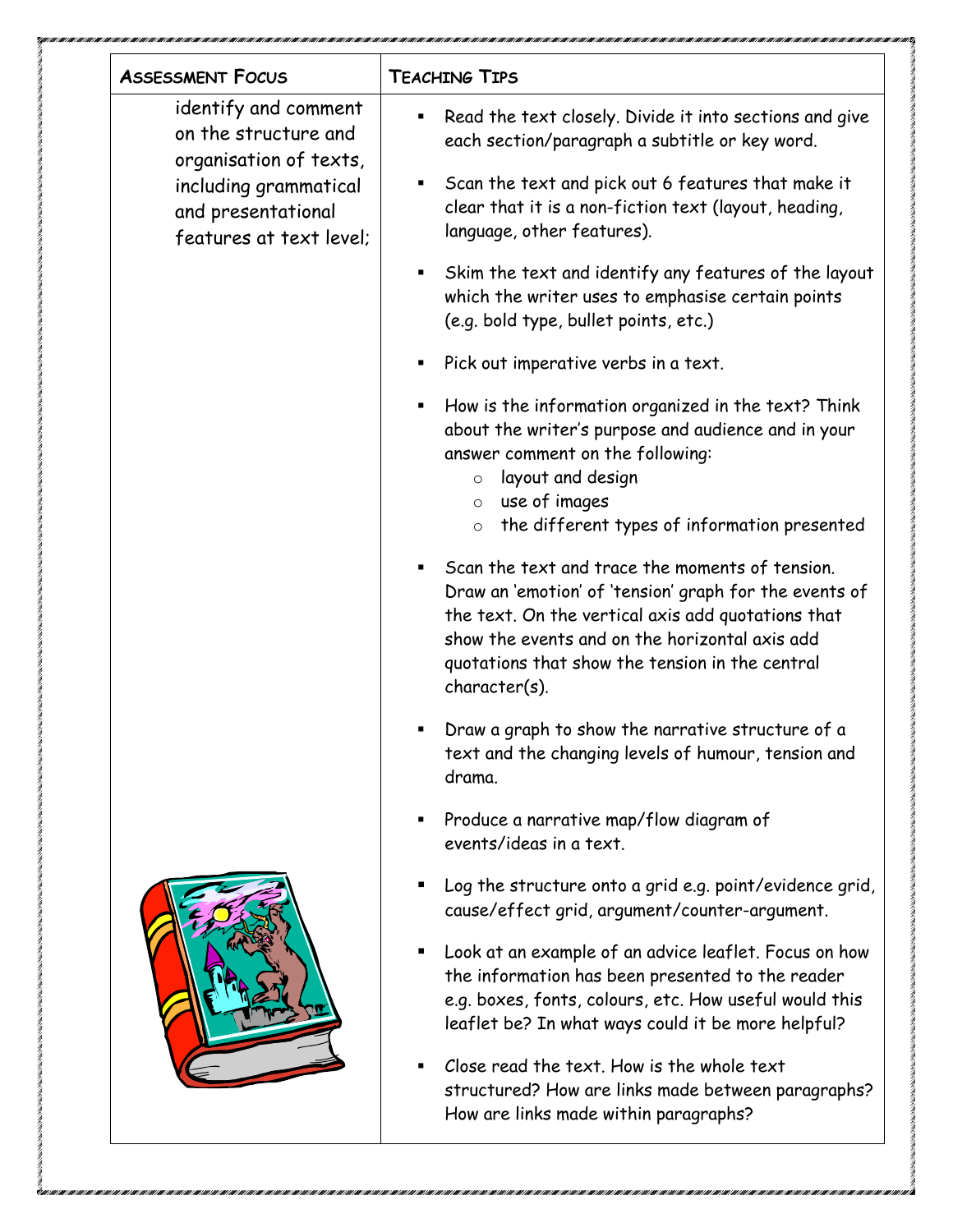| <b>ASSESSMENT FOCUS</b>                                                                                                                     | <b>TEACHING TIPS</b>                                                                                                                                                                                                                                                                                                                                                    |
|---------------------------------------------------------------------------------------------------------------------------------------------|-------------------------------------------------------------------------------------------------------------------------------------------------------------------------------------------------------------------------------------------------------------------------------------------------------------------------------------------------------------------------|
| explain and comment<br>on writers' uses of<br>language, including<br>grammatical and<br>literary features at<br>word and sentence<br>level: | Read the text and try to hear a reading voice and<br>٠<br>think about the following features:<br>the use of pronouns<br>$\circ$<br>the type of punctuation used<br>$\circ$<br>the 'voice' of the writer<br>$\circ$<br>the type of advice given.<br>$\circ$<br>For each feature, pick out an example from the text<br>and then explain what effect it has on the reader. |
|                                                                                                                                             | Find examples of each of the following techniques<br>and explain its effect:<br>onomatopoeia<br>$\circ$<br>simile<br>$\circ$<br>personification<br>$\circ$<br>metaphor<br>$\circ$                                                                                                                                                                                       |
|                                                                                                                                             | Scan the text and pick out words or phrases which<br>suggest who is the writer and the audience e.g. a<br>science reporter.                                                                                                                                                                                                                                             |
|                                                                                                                                             | Pick out the techniques the writer uses to persuade<br>you e.g. the opening statement, use of pronouns - 'we'<br>and 'us', use of rhetorical questions or exclamation<br>marks, use of repetition, use of verbs, use of<br>metaphorical language, etc.                                                                                                                  |
|                                                                                                                                             | Scan the text and find three examples of emotive<br>٠<br>language and comment on why the writer has used<br>them.                                                                                                                                                                                                                                                       |
|                                                                                                                                             | Close read the text. The narrative voice is humorous.<br>Pick out examples of the following types of humour:<br>irony<br>$\circ$<br>self deprecation<br>$\circ$<br>exaggeration<br>$\circ$<br>rhetorical devices<br>$\circ$                                                                                                                                             |
|                                                                                                                                             | How does the writer achieve an informal tone?<br>Consider the use of the following:<br>colloquialisms<br>$\circ$<br>asides<br>$\Omega$<br>use of parenthesis<br>O<br>punctuation<br>O                                                                                                                                                                                   |
|                                                                                                                                             | Highlight the key language features in the text e.g.<br>adjectives in a persuasive leaflet, emotive language in<br>a charity appeal, imperatives in a recipe.                                                                                                                                                                                                           |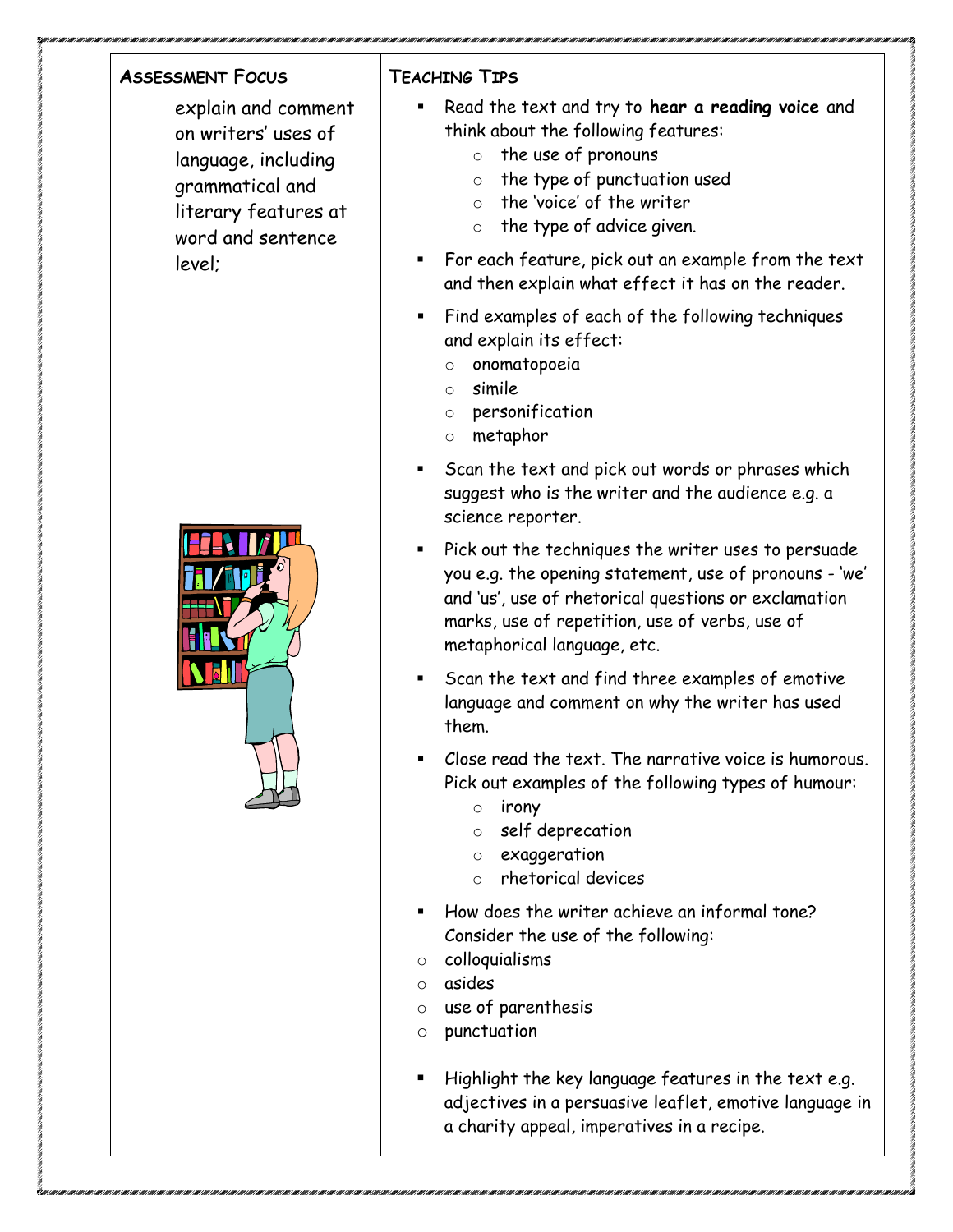| <b>ASSESSMENT FOCUS</b>                                                                                                   | <b>TEACHING TIPS</b>                                                                                                                                                                                                                                                                        |
|---------------------------------------------------------------------------------------------------------------------------|---------------------------------------------------------------------------------------------------------------------------------------------------------------------------------------------------------------------------------------------------------------------------------------------|
| identify and comment<br>on writers' purposes<br>and viewpoints and<br>the overall effect of<br>the text on the<br>reader; | What feelings does the writer want you to have<br>about the characters and events in a text?<br>Reread the text and note down your feelings<br>about the events? Try to explain why you felt<br>that way.                                                                                   |
|                                                                                                                           | Reread the text. Note down your feelings during<br>the reading and try and explain why you felt that<br>way.                                                                                                                                                                                |
|                                                                                                                           | Close read the text. What evidence does the<br>$\blacksquare$<br>writer use to support his argument/view? How<br>convincing do you find his arguments/views?<br>Make judgements and support your answer with a<br>clear explanation and references to the text.                             |
|                                                                                                                           | The text is written in the first/third person.<br>What is the effect of this on the reader?<br>Support your answer with examples form the<br>text.                                                                                                                                          |
|                                                                                                                           | Write a PEE paragraph to explain the writer's<br>viewpoint in a text you have read.                                                                                                                                                                                                         |
|                                                                                                                           | Ask questions of a text. What effect do the<br>ideas/arguments/views have on the reader? Why<br>do you think the writer has used them?                                                                                                                                                      |
|                                                                                                                           | Write a list of questions that can be asked of<br>п.<br>the writer in order to find out about the writer's<br>feelings, views and attitudes. Speculate what<br>his/her responses will be.                                                                                                   |
|                                                                                                                           | Close read the article. Establish a relationship<br>with the writer. What clues are there in the text<br>about the writer's attitude to the<br>subject/person he is writing about. You should<br>consider the:<br>the language the writer uses to describe<br>$\circ$<br>the person/subject |